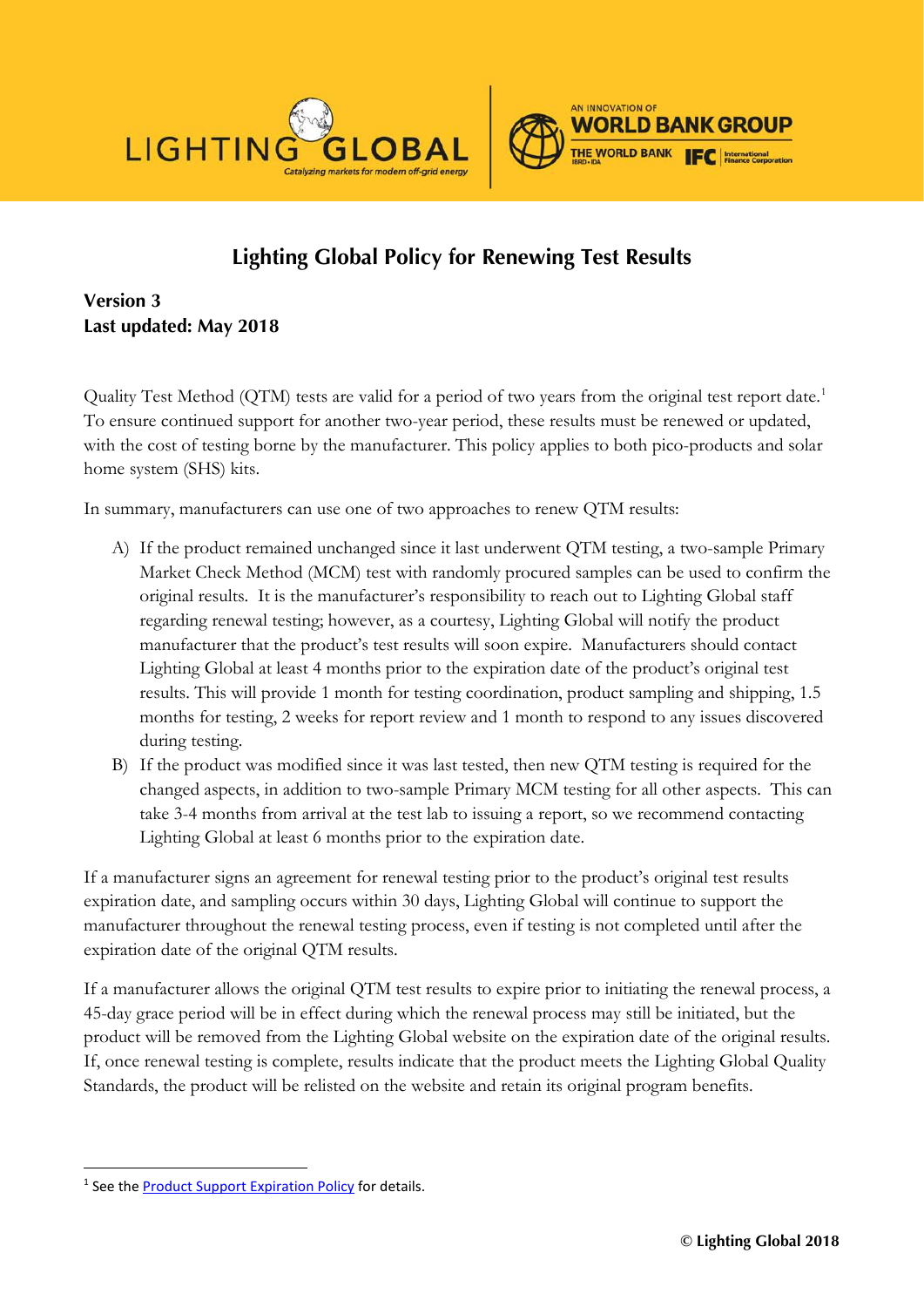Manufacturers should keep in mind that a lapse in valid QTM test results might disqualify the product for importation into countries that enforce mandatory quality standards. The product might also be excluded from tenders that require quality verification via QTM testing at an accredited laboratory.

Furthermore, while Lighting Global may be willing to extend Program support for a product whose QTM results have expired while renewal testing is underway, this does not guarantee that the product can be imported into all countries because some governments, importation agencies, and procurement programs may require a valid test report.

As the two-year renewal date approaches, product manufacturers should coordinate with Lighting Global to renew a product's test results according to the following guidelines:

## **A: Renewal of Test Results for products that remain unchanged**

*Summary of requirements: Two-sample primary MCM with randomly procured samples. Results must meet the Lighting Global Standards Validity: Additional two years Details:*

These guidelines apply to products that have not been changed since the previous testing. The model name and number remain the same, and there has not been an update to any components of the product.

Seven samples of the product will be procured in accordance with the [Product Sampling Policy.](https://www.lightingglobal.org/resource/product-sampling-policy/) Samples will typically be selected by Lighting Global by random sampling at a warehouse specified by the manufacturer, but may be procured from the market, at Lighting Global's discretion. **The manufacturer is responsible for paying the Lighting Global fees (which include the sampling costs), the cost to ship all product samples, and the cost for renewal testing**.

## **B: Update of Test Results for updated products or products with new generations**

*Summary of requirements: New QTM testing for changed aspects and two-sample primary MCM testing for unchanged aspects with randomly procured samples. Results must meet the Lighting Global Standards. Validity: Additional two years.*

*Details:*

These guidelines apply to products that have been updated or replaced with next generation models. Any change to the product should be reported to Lighting Global at the time of the renewal.

Up to 18 samples of the product will be procured in accordance with the <u>Product Sampling Policy</u> to undergo QTM/MCM testing. Samples will typically be selected by Lighting Global by random sampling at a warehouse specified by the manufacturer, but may be procured from the market, at Lighting Global's discretion. In cases where only certain aspects of the product are changing, a custom test plan may be used to only require a full 6-sample or 4-sample QTM test for the re-designed aspects, while a 2- sample primary MCM can be used to re-test the unchanged aspects.<sup>[2,](#page-1-0)[3](#page-1-1)</sup> The new QTM test results (or mix of QTM and MCM results) will be used to determine if the updated product or next-generation product meets the Lighting Global Standards. **The manufacturer is responsible for paying Lighting Global fees (which include the sampling costs), the cost to ship all product samples, and the cost for testing**.

<span id="page-1-1"></span><span id="page-1-0"></span><sup>&</sup>lt;sup>2</sup> Pico-solar products, which are defined as products with peak power of 10 W or less, require 6-sample OTM tests, while solar home system (SHS) kits with peak power of greater than 10 W and up to 350 W, require 4-sample QTM tests. <sup>3</sup> See the [Similar Products Policy](https://www.lightingglobal.org/resource/testing-similar-products-policy/) for guidance regarding creation of a custom test plan.